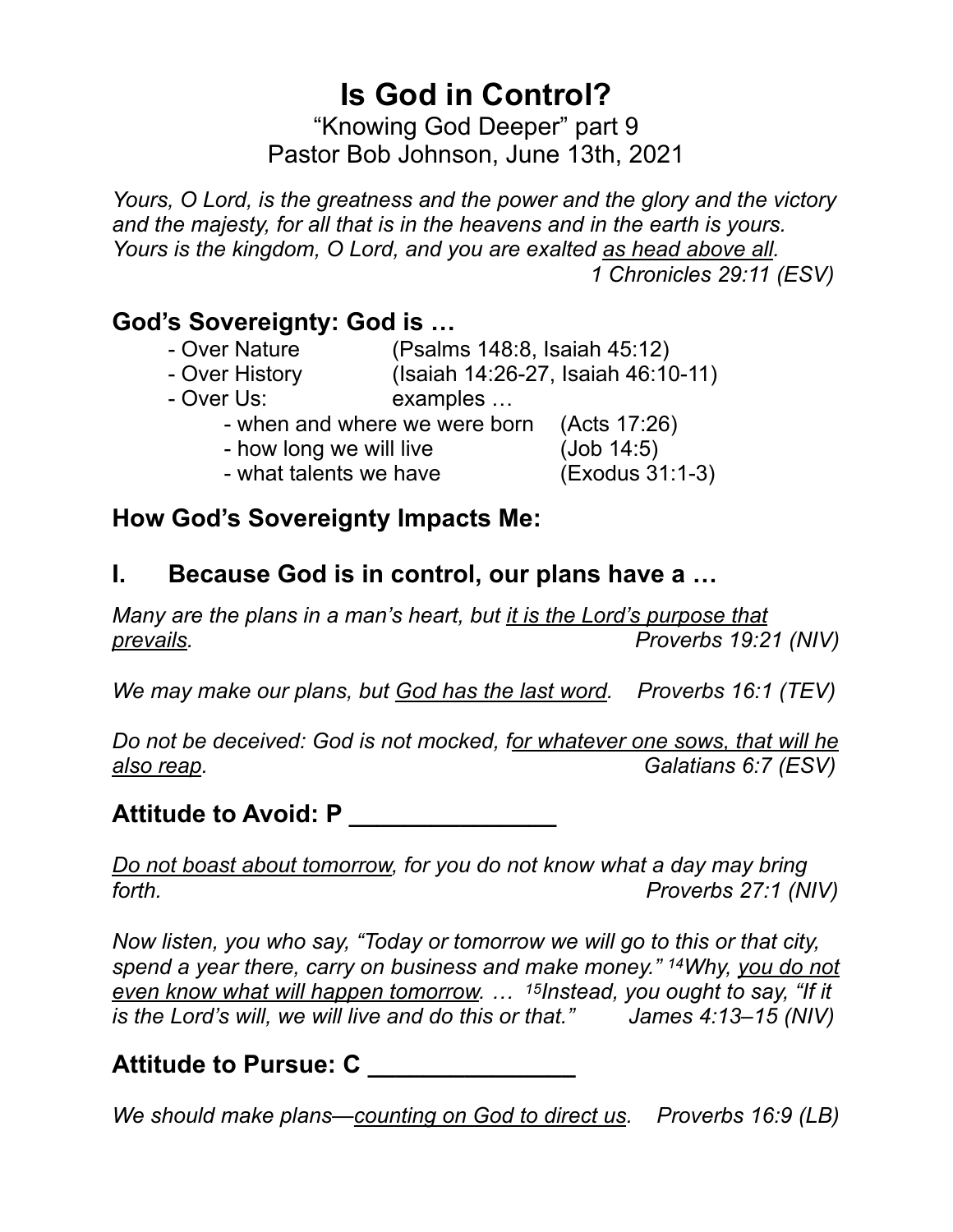#### **II. Because God is in control, our problems have a …**

*"At present you are temporarily harassed by all kinds of trials … This is no accident—it happens to prove your faith, which is infinitely more valuable than gold …" 1 Peter 1:6-7 (Ph)*

#### **Job's Response:**

*"The Lord gave me everything I had, and they were his to take away. Blessed be the name of the Lord." Job 1:21 (LB)*

#### **Joseph's Response:**

*As far as I am concerned, God turned into good what you meant for evil, for he brought me to this high position I have today so that I could save the lives of many people.* Genesis 50:20 (LB)

#### **Our Response: Look P \_\_\_\_\_\_\_\_\_\_\_\_** to seek God's P

*This is the reason why we never collapse … These troubles (which are really so transitory) are winning for us a permanent, glorious and solid reward out of all proportion to our pain. 2 Corinthians 4:16-17 (Ph)*

#### **III. Because God is in control, our prayers have an …**

*Until now you have not asked for anything in my name. Ask and you will receive, and your joy will be complete.* John 16:24 (NIV)

*So I say to you: Ask and it will be given to you; seek and you will find; knock and the door will be opened to you. Luke 11:9 (NIV)*

*If you remain in me and my words remain in you, ask whatever you wish, and it will be given you. John 15:7 (NIV)*

*This is the confidence we have in approaching God: that if we ask anything according to his will, he hears us. 15And if we know that he hears us whatever we ask—we know that we have what we asked of him. 1 John 5:14–15 (NIV)*

*Delight yourself in the Lord and he will give you the desires of your heart. Psalm 37:4 (NIV)*

**For a free audio or video copy of this message go to GracePointSD.com or search "Grace Point Church San Diego" on your Podcast App**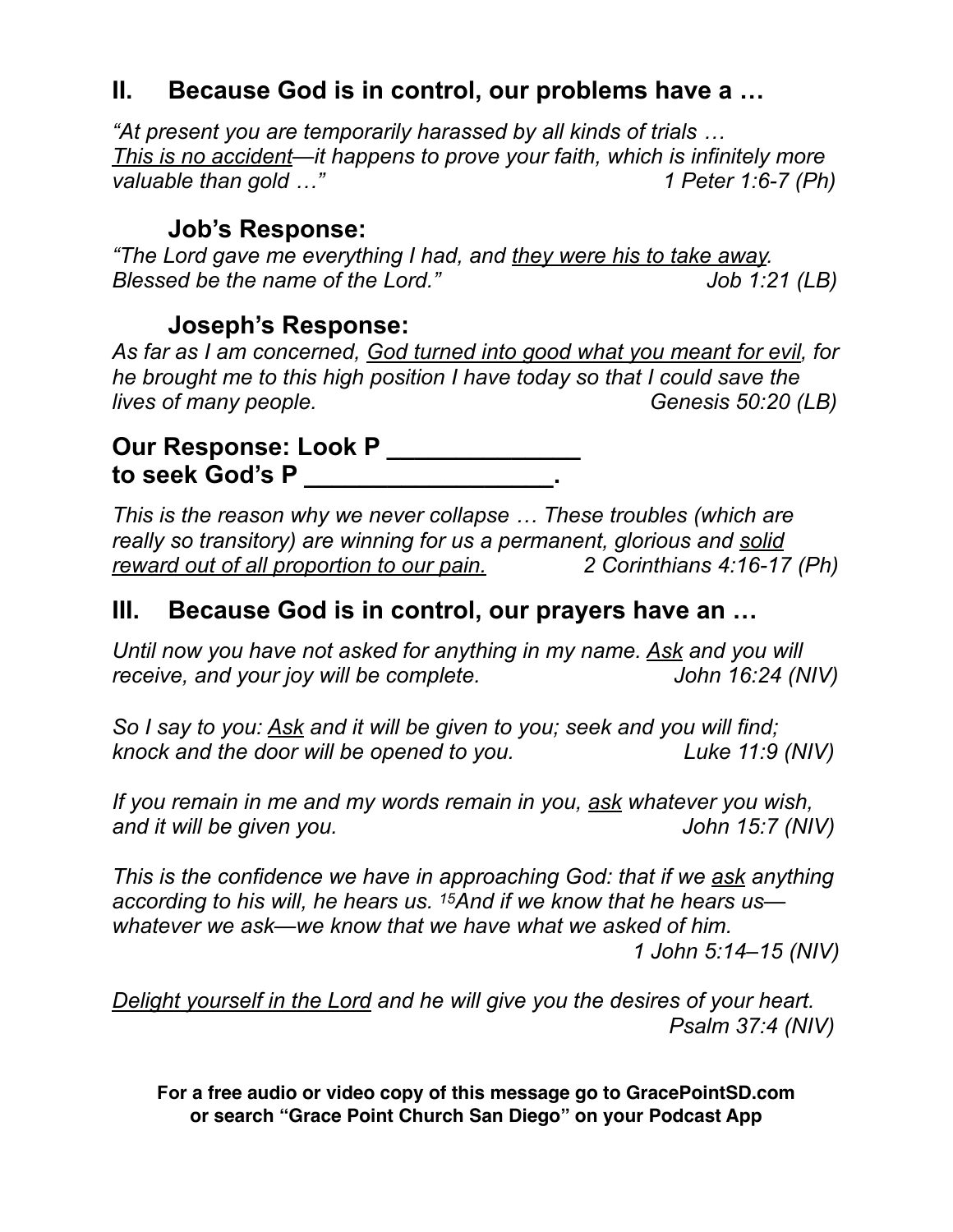## **This Week's GPC Discussion Guide:**

Welcome to the ninth week of our 10 week study and discussion based on our current Sunday series at GPC called, "Knowing God Deeper".

Each week we will reflect on one of the names of God found in the Old Testament. Each of these names are windows into an aspect of God's character.

The more we understand God's character, the deeper we can know God personally, increase our trust in Him and experience His peace.

It is our prayer at GPC for our Sundays and small groups to provide the encouragement we all need to support each other as we desire to grow closer to God and build friendships in the coming weeks.

Each week, we will be using the same set of questions as we focus in on the ten different names of God that will be the focus of this series.

## **Getting Started …**

In the last seven days or so, what has encouraged you (big or small) that we can rejoice with you over? … and / or …

What has challenged you, stretched you, possibly brought some discouragement your way (big or small) … that we can offer our support and prayers for each other?

## **Quick Review …**

In this week's description of God, we reflected on the Sovereignty of God and how God is ultimately in control of His creation.

From the passages and insights that were shared on Sunday, was there anything you heard for the first time or that caught your attention, challenged you, encouraged you, or stretched your thinking?